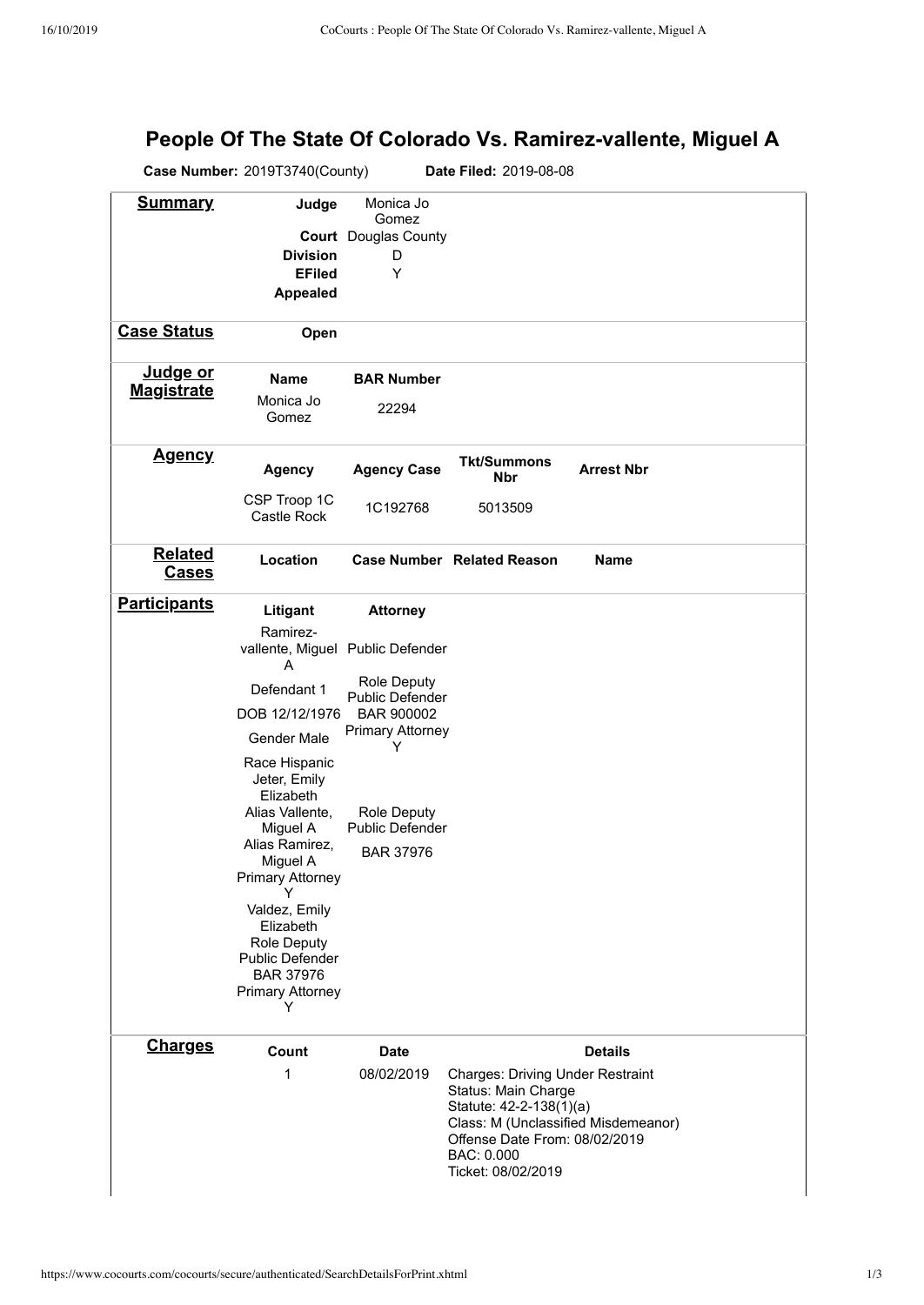|                    | $\overline{2}$                         | 08/02/2019                         | BAC: 0.000 | Charges: Careless Driving Resulting In Death<br>Status: Main Charge<br>Statute: 42-4-1402(1),(2)(c)<br>Class: T1 (Class 1 Traffic Offense)<br>Offense Date From: 08/02/2019<br>Ticket: 08/02/2019 |  |
|--------------------|----------------------------------------|------------------------------------|------------|---------------------------------------------------------------------------------------------------------------------------------------------------------------------------------------------------|--|
| <b>Scheduled</b>   | <b>Date</b>                            | Time                               |            | <b>Details</b>                                                                                                                                                                                    |  |
| <b>Events</b>      |                                        |                                    |            | <b>Status Hearing Held</b><br>Judge Monica Jo<br>Gomez<br>Room D                                                                                                                                  |  |
|                    | 08/23/2019                             | 130 PM                             |            | Arraignment                                                                                                                                                                                       |  |
|                    |                                        |                                    |            | <b>Status Vacated</b><br>Judge Monica Jo<br>Gomez                                                                                                                                                 |  |
|                    | 08/23/2019                             | 700 AM                             |            | Room D<br>Review                                                                                                                                                                                  |  |
|                    |                                        |                                    |            | Status Held and<br>Continued                                                                                                                                                                      |  |
|                    |                                        |                                    |            | Judge Monica Jo<br>Gomez<br>Room D                                                                                                                                                                |  |
|                    | 09/17/2019                             | 900 AM                             |            | Pre-Trial Conference                                                                                                                                                                              |  |
|                    |                                        |                                    |            | Status Hearing Held<br>Judge Monica Jo<br>Gomez                                                                                                                                                   |  |
|                    | 09/18/2019                             | 700 AM                             |            | Room D<br>Review                                                                                                                                                                                  |  |
|                    |                                        |                                    |            | <b>Status Vacated</b><br>Judge Frank Anthony<br>Moschetti<br>Room FAC                                                                                                                             |  |
|                    | 09/19/2019                             | 830 AM                             |            | Arraignment<br><b>Status</b>                                                                                                                                                                      |  |
|                    |                                        |                                    |            | Judge Monica Jo<br>Gomez<br>Room D                                                                                                                                                                |  |
|                    | 10/29/2019                             | 900 AM                             |            | Pre-Trial Conference                                                                                                                                                                              |  |
| <b>Proceedings</b> | <b>Date</b>                            | Code                               |            | <b>Description</b>                                                                                                                                                                                |  |
|                    | 08/14/2019<br>08/15/2019<br>08/16/2019 | <b>ORDR</b><br>WRII<br><b>NOTC</b> |            | Order<br>Writ Issued<br>Notice Filed                                                                                                                                                              |  |
|                    | 08/23/2019                             | <b>WVEX</b>                        |            | Waiver Of<br>Extradition                                                                                                                                                                          |  |
|                    | 08/23/2019                             | <b>ORDR</b>                        |            | Order<br>Notice Of                                                                                                                                                                                |  |
|                    | 08/23/2019                             | <b>NTOC</b>                        |            | Appearance                                                                                                                                                                                        |  |
|                    | 08/23/2019                             | <b>MINC</b>                        |            | Minute Order<br>(print)                                                                                                                                                                           |  |
|                    | 08/23/2019                             | <b>ADVS</b>                        |            | Advisement<br>Form Filed                                                                                                                                                                          |  |
|                    | 08/30/2019                             | WRII<br>Writ Issued                |            |                                                                                                                                                                                                   |  |
|                    | 09/17/2019                             | <b>NTOC</b>                        |            | Notice Of<br>Appearance                                                                                                                                                                           |  |
|                    | 09/18/2019                             | <b>MINO</b>                        |            | Minute Order (no<br>Print)                                                                                                                                                                        |  |
|                    | 10/10/2019                             | WRII                               |            | Writ Issued                                                                                                                                                                                       |  |
| <b>Judgments</b>   | #                                      | <b>Date</b>                        |            | <b>Details</b>                                                                                                                                                                                    |  |